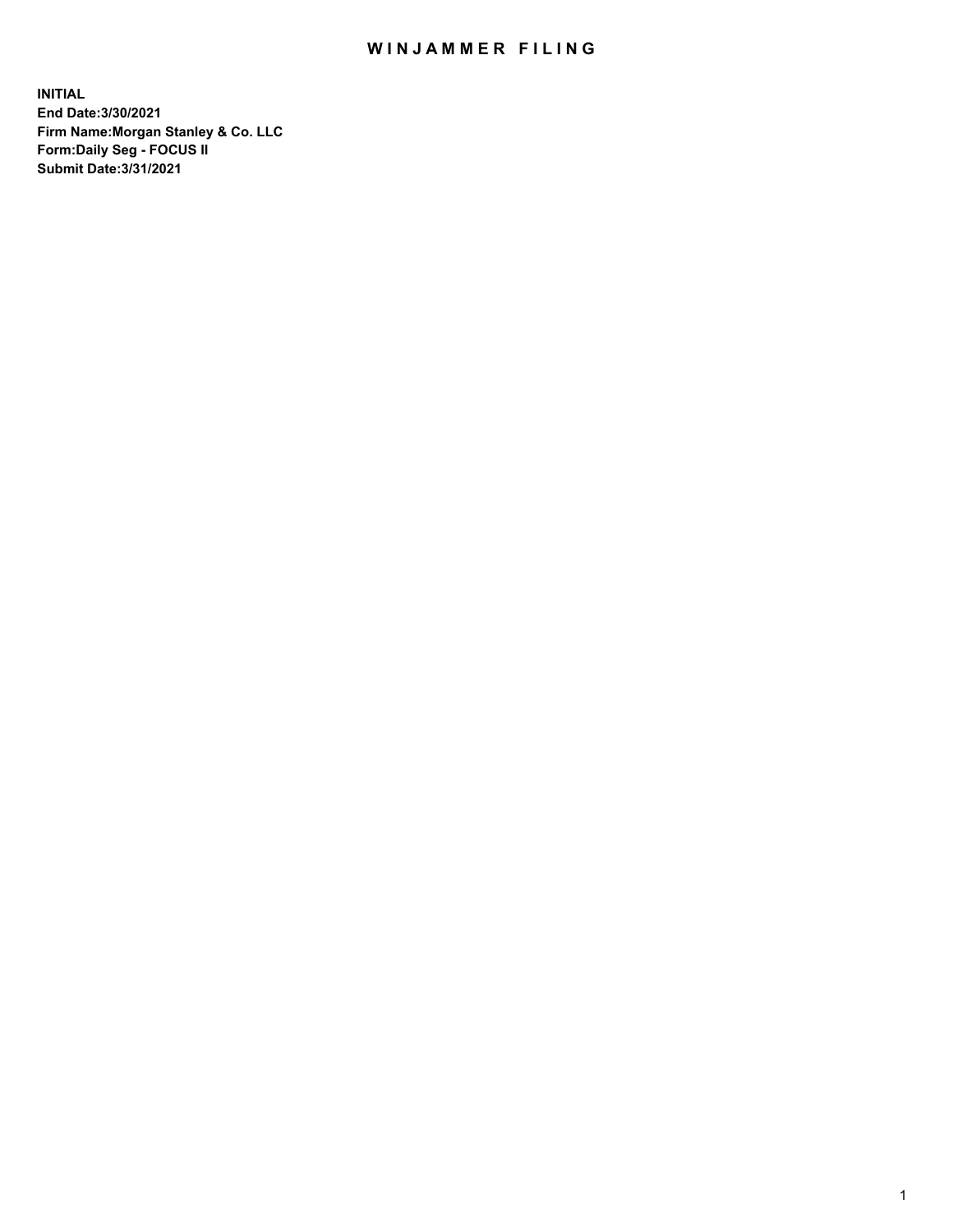**INITIAL End Date:3/30/2021 Firm Name:Morgan Stanley & Co. LLC Form:Daily Seg - FOCUS II Submit Date:3/31/2021 Daily Segregation - Cover Page**

| Name of Company                                                                                                                                                                                                                                                                                                                | <b>Morgan Stanley &amp; Co. LLC</b>                     |
|--------------------------------------------------------------------------------------------------------------------------------------------------------------------------------------------------------------------------------------------------------------------------------------------------------------------------------|---------------------------------------------------------|
| <b>Contact Name</b>                                                                                                                                                                                                                                                                                                            | <b>Ikram Shah</b>                                       |
| <b>Contact Phone Number</b>                                                                                                                                                                                                                                                                                                    | 212-276-0963                                            |
| <b>Contact Email Address</b>                                                                                                                                                                                                                                                                                                   | Ikram.shah@morganstanley.com                            |
| FCM's Customer Segregated Funds Residual Interest Target (choose one):<br>a. Minimum dollar amount: ; or<br>b. Minimum percentage of customer segregated funds required:% ; or<br>c. Dollar amount range between: and; or                                                                                                      | 235,000,000<br><u>0</u><br><u>00</u>                    |
| d. Percentage range of customer segregated funds required between:% and%.<br>FCM's Customer Secured Amount Funds Residual Interest Target (choose one):                                                                                                                                                                        | 0 <sup>0</sup>                                          |
| a. Minimum dollar amount: ; or<br>b. Minimum percentage of customer secured funds required:%; or<br>c. Dollar amount range between: and; or<br>d. Percentage range of customer secured funds required between: % and %.                                                                                                        | 140,000,000<br><u>0</u><br><u>0 0</u><br>0 <sub>0</sub> |
| FCM's Cleared Swaps Customer Collateral Residual Interest Target (choose one):<br>a. Minimum dollar amount: ; or<br>b. Minimum percentage of cleared swaps customer collateral required:% ; or<br>c. Dollar amount range between: and; or<br>d. Percentage range of cleared swaps customer collateral required between:% and%. | 92,000,000<br><u>0</u><br>0 Q<br>0 <sub>0</sub>         |

Attach supporting documents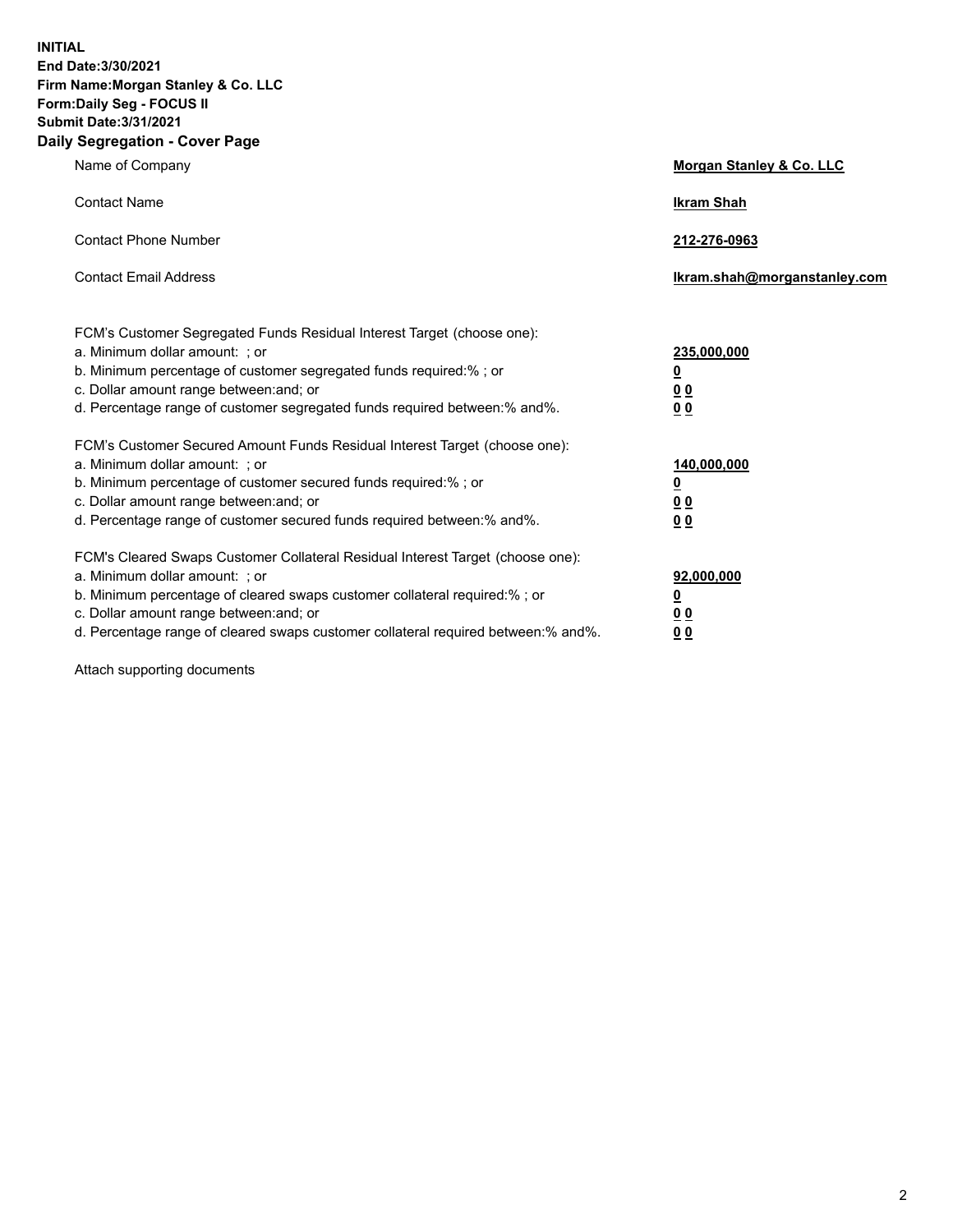## **INITIAL End Date:3/30/2021 Firm Name:Morgan Stanley & Co. LLC Form:Daily Seg - FOCUS II Submit Date:3/31/2021**

**Daily Segregation - Secured Amounts** Foreign Futures and Foreign Options Secured Amounts Amount required to be set aside pursuant to law, rule or regulation of a foreign government or a rule of a self-regulatory organization authorized thereunder 1. Net ledger balance - Foreign Futures and Foreign Option Trading - All Customers A. Cash **4,538,396,506** [7315] B. Securities (at market) **2,272,790,310** [7317] 2. Net unrealized profit (loss) in open futures contracts traded on a foreign board of trade **335,940,842** [7325] 3. Exchange traded options a. Market value of open option contracts purchased on a foreign board of trade **17,896,509** [7335] b. Market value of open contracts granted (sold) on a foreign board of trade **-16,271,040** [7337] 4. Net equity (deficit) (add lines 1. 2. and 3.) **7,148,753,127** [7345] 5. Account liquidating to a deficit and account with a debit balances - gross amount **36,829,659** [7351] Less: amount offset by customer owned securities **-35,813,259** [7352] **1,016,400** 6. Amount required to be set aside as the secured amount - Net Liquidating Equity Method (add lines 4 and 5) 7. Greater of amount required to be set aside pursuant to foreign jurisdiction (above) or line 6. FUNDS DEPOSITED IN SEPARATE REGULATION 30.7 ACCOUNTS 1. Cash in banks A. Banks located in the United States **759,632,200** [7500] B. Other banks qualified under Regulation 30.7 **622,342,230** [7520] **1,381,974,430** 2. Securities A. In safekeeping with banks located in the United States **549,975,524** [7540] B. In safekeeping with other banks qualified under Regulation 30.7 **22,657,529** [7560] **572,633,053** 3. Equities with registered futures commission merchants A. Cash **22,252,253** [7580] B. Securities **0** [7590] C. Unrealized gain (loss) on open futures contracts **-1,663,070** [7600] D. Value of long option contracts **0** [7610] E. Value of short option contracts **0** [7615] **20,589,183** [7620] 4. Amounts held by clearing organizations of foreign boards of trade A. Cash **0** [7640] B. Securities **0** [7650] C. Amount due to (from) clearing organization - daily variation **0** [7660] D. Value of long option contracts **0** [7670] E. Value of short option contracts **0** [7675] **0** [7680] 5. Amounts held by members of foreign boards of trade A. Cash **3,479,274,423** [7700] B. Securities **1,700,157,257** [7710] C. Unrealized gain (loss) on open futures contracts **337,603,912** [7720] D. Value of long option contracts **17,896,509** [7730]

- 
- 6. Amounts with other depositories designated by a foreign board of trade **0** [7760]
- 7. Segregated funds on hand **0** [7765]
- 8. Total funds in separate section 30.7 accounts **7,493,857,727** [7770]
- 9. Excess (deficiency) Set Aside for Secured Amount (subtract line 7 Secured Statement Page 1 from Line 8)
- 10. Management Target Amount for Excess funds in separate section 30.7 accounts **140,000,000** [7780]
- 11. Excess (deficiency) funds in separate 30.7 accounts over (under) Management Target **204,088,200** [7785]

**0** [7305]

[7354] **7,149,769,527** [7355]

**7,149,769,527** [7360]

[7530]

[7570]

 E. Value of short option contracts **-16,271,040** [7735] **5,518,661,061** [7740] **344,088,200** [7380]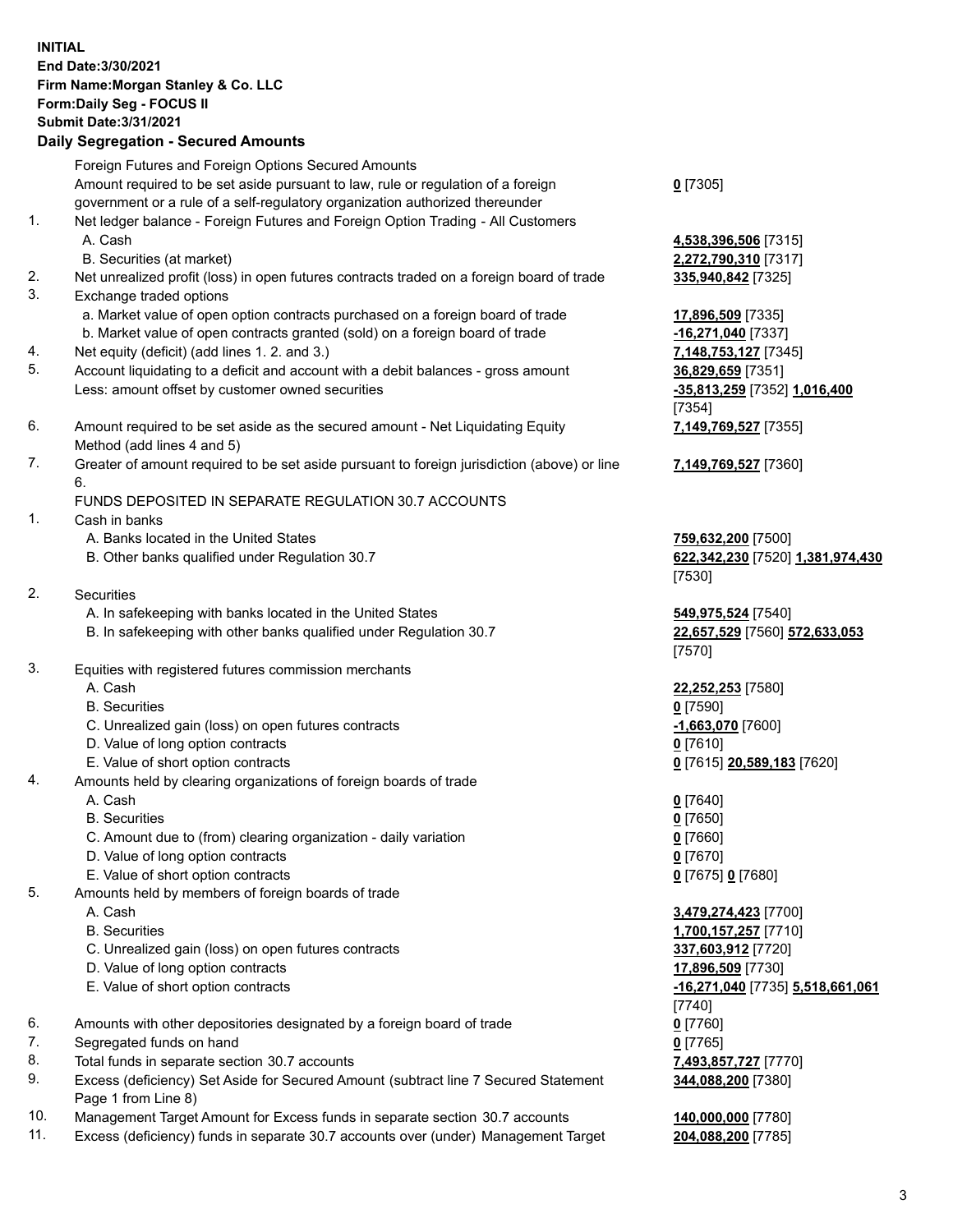**INITIAL End Date:3/30/2021 Firm Name:Morgan Stanley & Co. LLC Form:Daily Seg - FOCUS II Submit Date:3/31/2021 Daily Segregation - Segregation Statement** SEGREGATION REQUIREMENTS(Section 4d(2) of the CEAct) 1. Net ledger balance A. Cash **17,595,996,634** [7010] B. Securities (at market) **8,182,623,905** [7020] 2. Net unrealized profit (loss) in open futures contracts traded on a contract market **-786,749,866** [7030] 3. Exchange traded options A. Add market value of open option contracts purchased on a contract market **678,187,501** [7032] B. Deduct market value of open option contracts granted (sold) on a contract market **-321,747,700** [7033] 4. Net equity (deficit) (add lines 1, 2 and 3) **25,348,310,474** [7040] 5. Accounts liquidating to a deficit and accounts with debit balances - gross amount **618,592,896** [7045] Less: amount offset by customer securities **-616,382,167** [7047] **2,210,729** [7050] 6. Amount required to be segregated (add lines 4 and 5) **25,350,521,203** [7060] FUNDS IN SEGREGATED ACCOUNTS 7. Deposited in segregated funds bank accounts A. Cash **3,791,567,553** [7070] B. Securities representing investments of customers' funds (at market) **0** [7080] C. Securities held for particular customers or option customers in lieu of cash (at market) **1,164,009,585** [7090] 8. Margins on deposit with derivatives clearing organizations of contract markets A. Cash **13,458,100,608** [7100] B. Securities representing investments of customers' funds (at market) **0** [7110] C. Securities held for particular customers or option customers in lieu of cash (at market) **7,018,614,320** [7120] 9. Net settlement from (to) derivatives clearing organizations of contract markets **-60,431,294** [7130] 10. Exchange traded options A. Value of open long option contracts **678,187,501** [7132] B. Value of open short option contracts **-321,747,700** [7133] 11. Net equities with other FCMs A. Net liquidating equity **7,919,630** [7140] B. Securities representing investments of customers' funds (at market) **0** [7160] C. Securities held for particular customers or option customers in lieu of cash (at market) **0** [7170] 12. Segregated funds on hand **0** [7150] 13. Total amount in segregation (add lines 7 through 12) **25,736,220,203** [7180] 14. Excess (deficiency) funds in segregation (subtract line 6 from line 13) **385,699,000** [7190]

- 15. Management Target Amount for Excess funds in segregation **235,000,000** [7194]
- 16. Excess (deficiency) funds in segregation over (under) Management Target Amount Excess

**150,699,000** [7198]